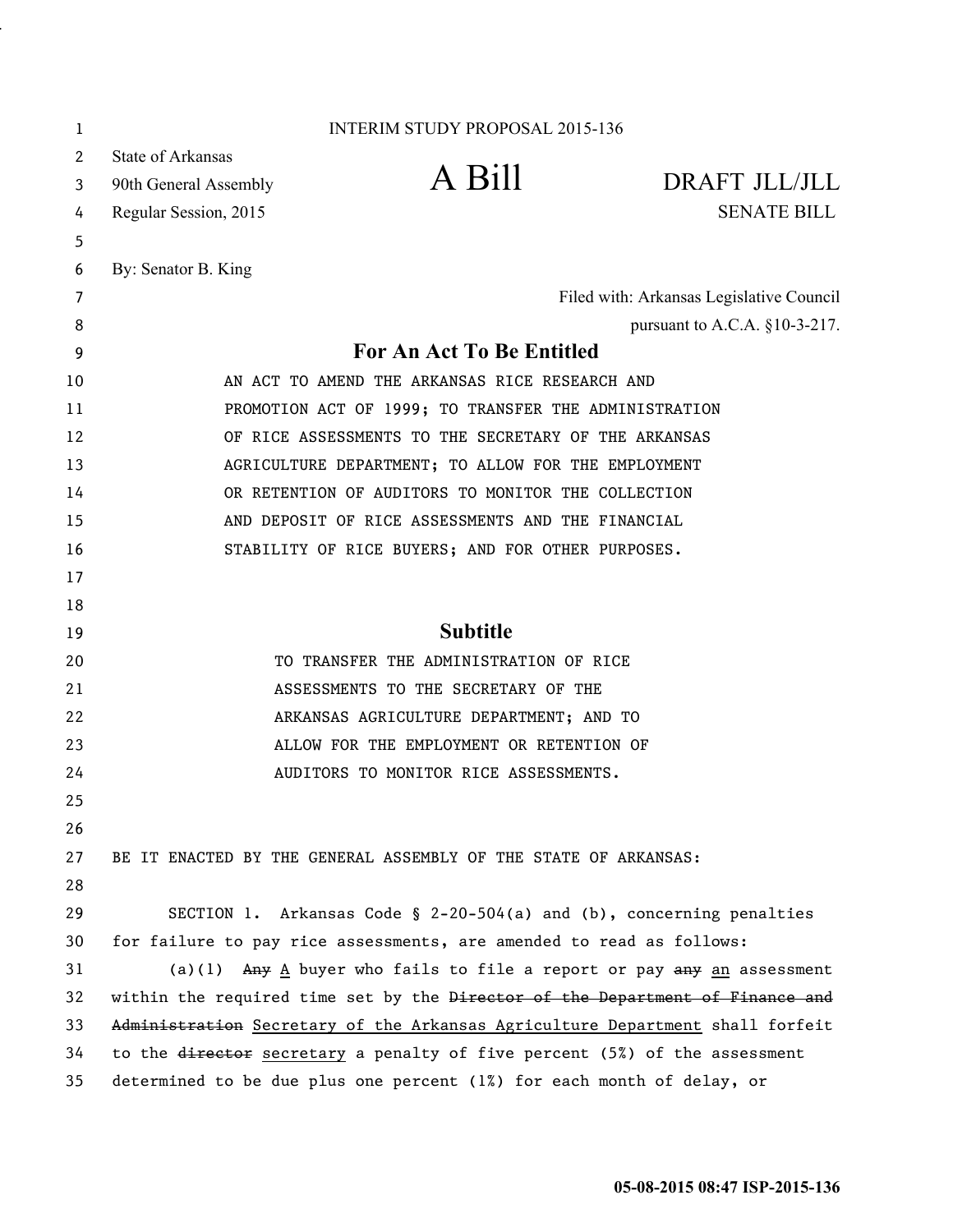I.S.P. 2015-136

 fraction of a month, after the first month after the report was required to be filed or the assessment became due. 3 (2) The penalty shall be paid to the director secretary and shall be disposed of by him or her in the same manner as funds derived from the payment of assessment imposed in this subchapter. (b) The director secretary shall collect the penalty levied in this subchapter, together with the delinquent assessment, by any or all of the following methods: (1) Voluntary payment by the person liable; (2) Legal proceedings instituted in a court of competent jurisdiction; or (3) Injunctive relief to enjoin any buyer owing an assessment or penalty from operating his or her business or engaging in business as a buyer of rice until the delinquent assessment or penalty is paid. SECTION 2. Arkansas Code § 2-20-507 is amended to read as follows: 2-20-507. Assessments on grown rice. (a) There are imposed and levied: (1) An assessment at the rate of one and thirty-five hundredths 20 cents  $(1.35¢)$  per bushel to be paid by the buyer at the first point of sale, whether within or without the state, on rice grown within the state or at the point the rice enters into the United States Department of Agriculture loan program; and (2) An assessment at the rate of one and thirty-five hundredths cents (1.35¢) per bushel to be paid by the producer on all rice grown within this state. (b) The assessment imposed and levied by this section shall be 28 collected by the Director of the Department of Finance and Administration Secretary of the Arkansas Agriculture Department from the buyer of rice at the first point of sale or at the point the rice enters into the United States Department of Agriculture loan program. (c)(1) The proceeds of the assessment, less a collection fee of not 33 more than three percent (3%) to eover the cost of collections be used as stated in subsection (e) of this section, shall be deposited with the Treasurer of State in a special fund to be established for the Arkansas Rice Research and Promotion Board to the credit of the board.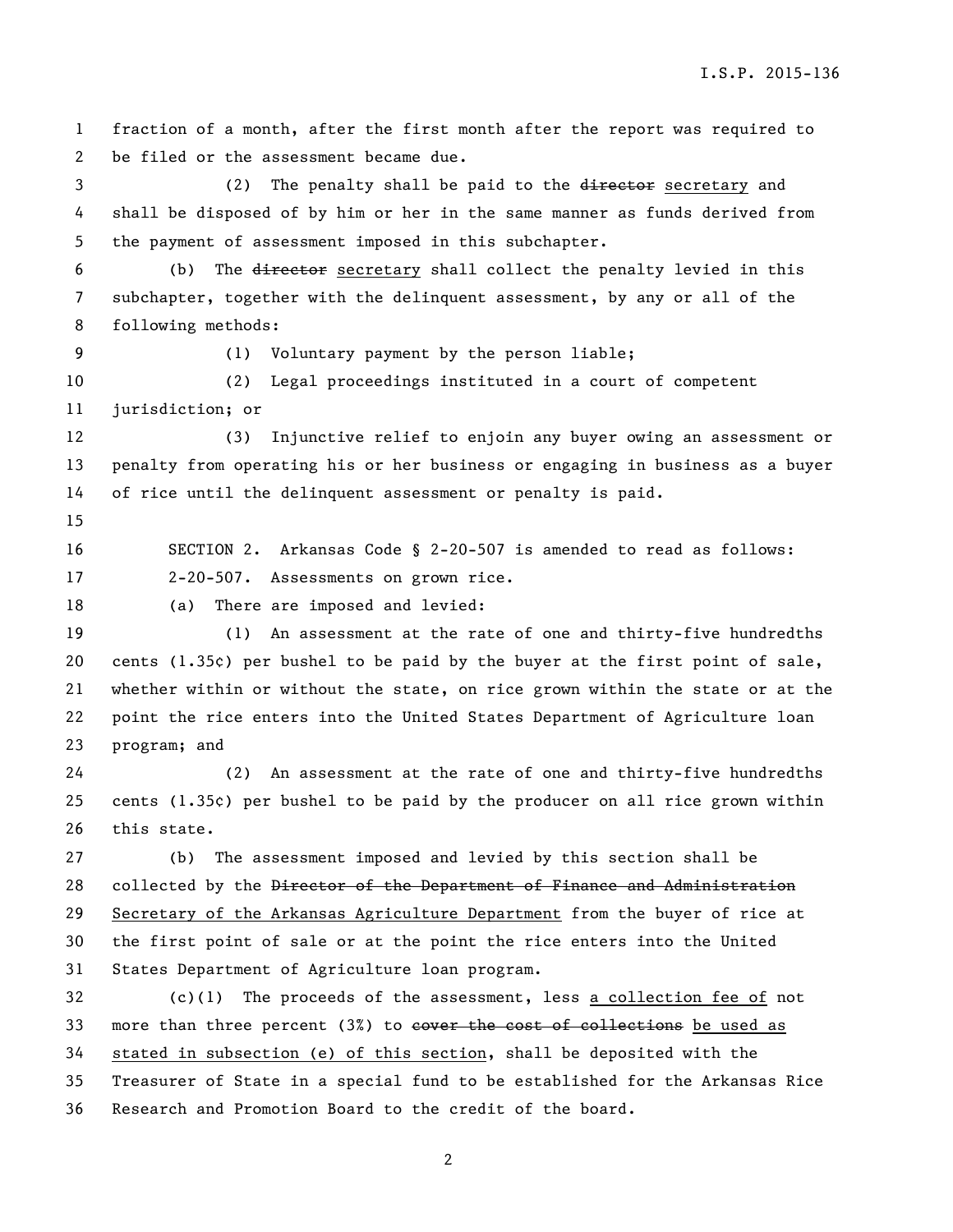I.S.P. 2015-136

 (2) Disbursement shall be made only upon a motion duly passed by the board and presented to the Treasurer of State and only for a purpose prescribed in this subchapter. (d)(1) The funds derived from the assessment paid by a buyer at the first point of sale shall be used for: (A) Market development and promotion; (B) Basic administration expenses; and 8 (C) Defraying the costs of referenda that the board may refer to buyers of rice; and (D) The retention or employment of one (1) or more auditors to monitor the: (i) Collection and deposit of the assessments levied under this section; and (ii) Financial stability of buyers responsible for reporting and paying assessments under this subchapter. (2) The funds derived from the assessment paid by a producer shall be used for: 18 (A) Rice extension and rice research; 19 (B) Basic administration expenses; and (C) Defraying the costs of referenda that the board may refer to producers of rice; and (D) The retention or employment of one (1) or more auditors to monitor the: (i) Collection and deposit of the assessments levied under this section; and (ii) Financial stability of buyers responsible for reporting and paying assessments under this subchapter. (3) Funds under subdivisions (d)(1) and (2) of this section may be applied within or without Arkansas, including regional, national, and international applications. (e) The secretary shall use the collection fee established under subdivision (c)(1) of this section to retain or employ one (1) or more auditors to monitor the: (1) Collection and deposit of the assessments levied under this section; and